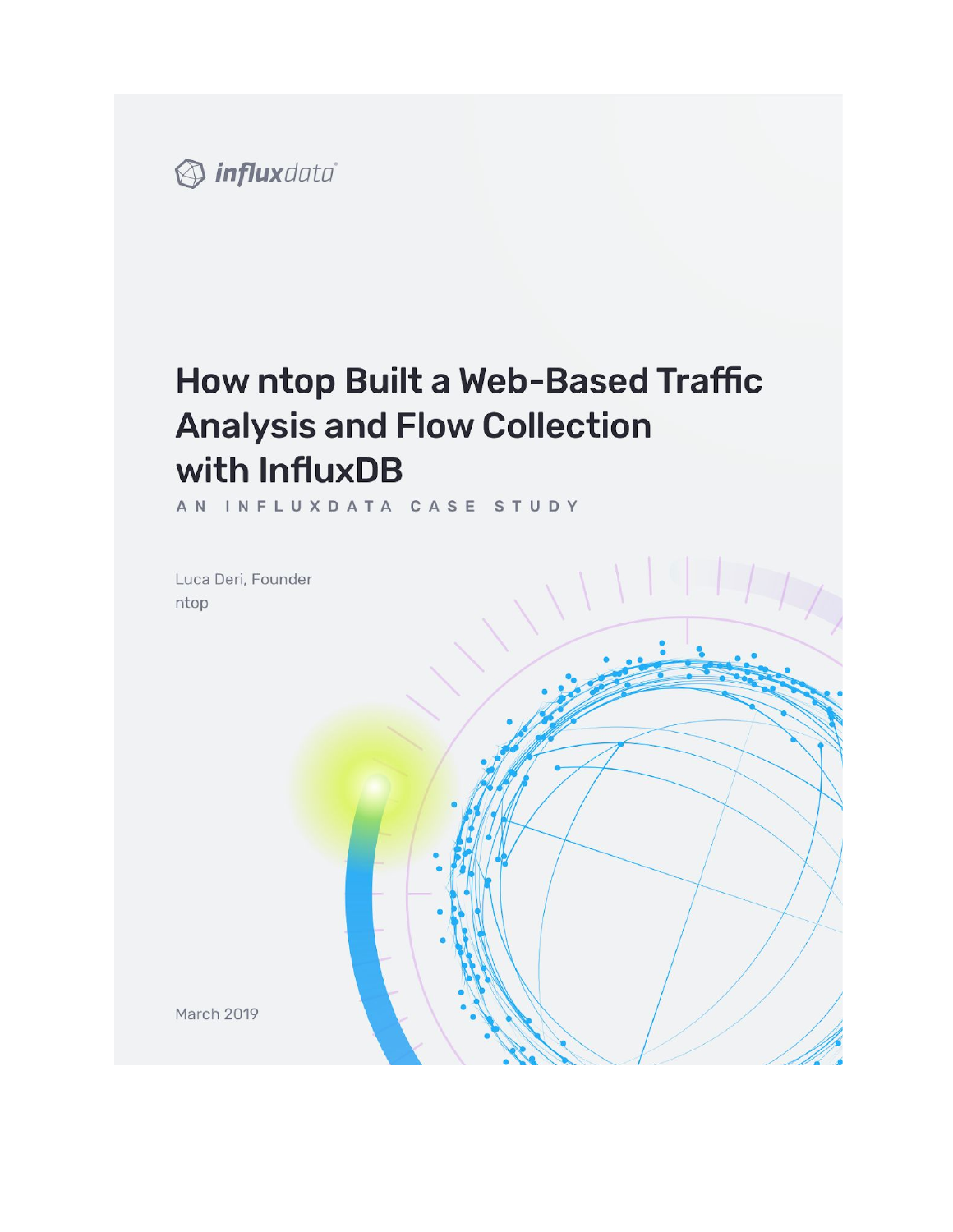# Company in brief

ntop develops open source network traffic monitoring applications. It first app, called ntop (circa 1998), is a web- based network monitoring application. ntop's products range from traffic monitoring, high speed packet processing to deep-packet inspection and IDS/IPS acceleration (Bro and Suricata). Its software powers many commercial products. ntop aims to provide better yet cost-effective traffic monitoring; go beyond standard metrics and increase traffic visibility by analyzing key protocols in detail; and promote open-source software while protecting selected IPRs. All commercial ntop tools are available at no cost for research and education. ntopng is the next generation version of the original ntop, a network traffic probe that monitors network usage. ntopng is based on libpcap (Linux) and has been written in a portable way to virtually run on every Unix platform, MacOSX and on Windows. ntopng provides an intuitive, encrypted web user interface for exploring real-time and historical traffic information.

## Case overview

ntop wanted to collect real-time network traffic monitoring metrics and events to support ntopng, the new generation version of its network traffic probe "ntop" that monitors network usage. ntop users needed visibility into their networks to understand and control network traffic and health. So in ntopng, the company replaced an RRD database with the open source InfluxDB time series database to build web-based traffic analysis & flow collection and achieve network traffic and security monitoring in real-time.

| <b>Top Local Talkers</b>  | <b>Actual Traffic</b>           | : Realtime Top Application Traffic                   | Network Interfaces: Realtime Traffic |
|---------------------------|---------------------------------|------------------------------------------------------|--------------------------------------|
|                           | 291.39 Mbit/s +                 | <b>G</b> Facebook<br>Gcogle<br><b>GHTTP</b>          |                                      |
|                           | 158.3 Mbit/s +                  | @SSL<br><b>OUIC</b><br>@ IPsec<br>608.22 Mbit/s      |                                      |
|                           | 153,76 Mbit/s +                 | 560 Mbit/s<br><b>480 Mbit/s</b>                      |                                      |
|                           | 36,65 Mbit/s $\bigtriangledown$ | <b>400 Mbh/s</b>                                     |                                      |
|                           | 35.7 Mbit/s 个                   | 320 Mbit/s                                           | 1.25 Gbit/s                          |
|                           | 29.53 Mbit/s +                  | 240 Mbit/s                                           | 800 Mbit/s                           |
|                           | 21.57 Mbit/s $\bigstar$         | 160 Mbit/s<br>80 Mbh/s                               | 400 Mbit/s                           |
|                           | 20.05 Mbit/s $\bigstar$         |                                                      |                                      |
|                           | 13,36 Mbit/s $\bigtriangledown$ | 18:43:38<br>18:44:51                                 | 18:43:38<br>18:44:51                 |
| : Top Remote Destinations | <b>Actual Traffic</b>           | : Top Application Traffic Last Day View              | Network Interfaces: Last Day View    |
| 31.13.86.15               | 42.35 Mbit/s +                  | Google<br>Facebook<br><b>OHTTP</b>                   |                                      |
| 2.18.240.208              | 36.35 Mbit/s $\bigtriangledown$ | <b>OUIC</b><br>@ SSL<br><b>Psec</b><br>751.56 Mbit/s |                                      |
| 31, 13, 86, 52            | 28.29 Mbit/s +                  | 640 Mbit/s                                           |                                      |
| 2.18.240.211              | 21.65 Mbit/s +                  | 480 Mbit/s                                           |                                      |
| 185.81.2.117              | 20.02 Mbit/s $\bigstar$         |                                                      | 1.84 Gbit/s                          |
| 173.194.182.168           | 15,75 Mbit/s 个                  | 320 Mbh/s                                            | 1.60 Gbit/s                          |
| 31,13,86.4                | 14.68 Mbit/s 个                  | 160 Mbit/s                                           | 800 Mbit/s                           |
| 104.16.227.51             | 14.06 Mbit/s 个                  | $\sim$                                               |                                      |
| 2.18.240.200              | 14.01 Mbit/s $\bigtriangledown$ | 03:46:40<br>18:35:00<br>18:45:00                     | 03:46:40<br>18:44:04<br>18:53:40     |
|                           |                                 |                                                      |                                      |

ntopng: the real-time network traffic probe using InfluxDB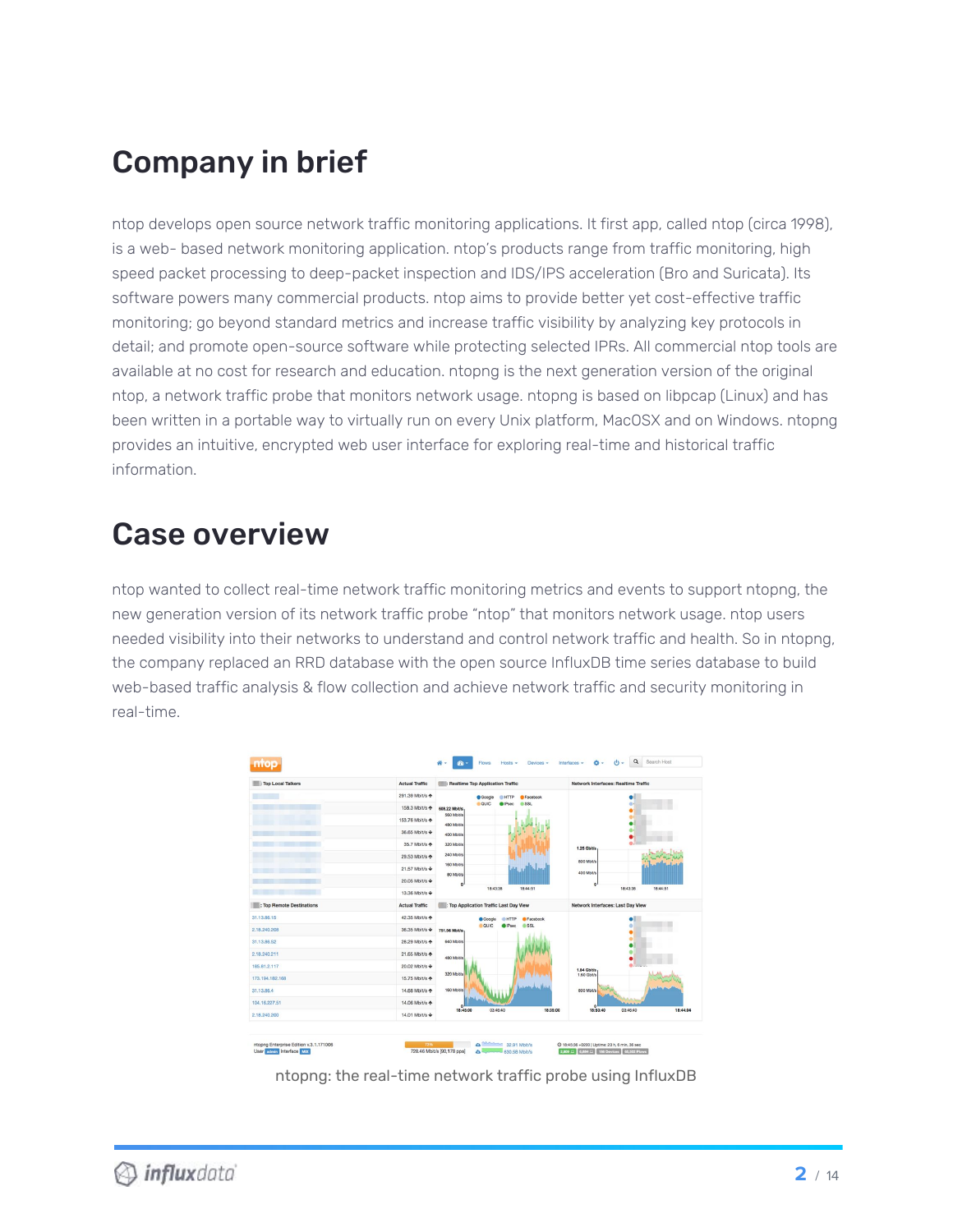*"It's very important today to deliver data with high granularity, because people want to correlate host monitoring with traffic monitoring. We believe we made a good choice jumping to InfluxDB."*

*Luca Deri, founder*

# The business problem

Control over a network begins with visibility. It requires a clear understanding of traffic flowing on a network, and such knowledge is the first step towards evaluating potential network capacity, performance, and even security issues. Further, event correlation can provide timely information about network health.

ntop wanted to give its customers the ability to analyze network traffic in a simple way and to be their source of network monitoring data. Because ntop's users don't need low-level information and often just want to know high-level facts (knowing if the network is fast enough for example), ntop had to translate networking information, such as packet loss, into something meaningful. In particular, ntop needed to understand if something unexpected is happening on the network, who is causing it and how to fix it. ntop's original solution already provided a visualization platform, but they needed flexible and scalable time series functionality to achieve monitoring granularity. ntop wanted to build a solution in line with its approach to network traffic monitoring:

- Ability to handle high volume monitoring data from host and network metrics granularity
- Leverage modern multicore/NUMA architectures in order to promote scalability
- Use commodity hardware for producing affordable, long-living (no vendor lock), scalable (use new hardware by the time it becomes available) monitoring solutions
- Use open source to spread the software and let the community test it on uncharted places

Most monitoring protocols (SNMP and NetFlow) have been designed to produce average data. While it was once important to speak a certain language, such as SNMP or NetFlow, in the networking world, what matters today isn't really where the data is coming from but how to manipulate it. The format today is generally JSON, and when the data is translated from a specific format to JSON, it can easily be manipulated. Further, with ntopng, ntop wanted to complement existing information with information from network traffic.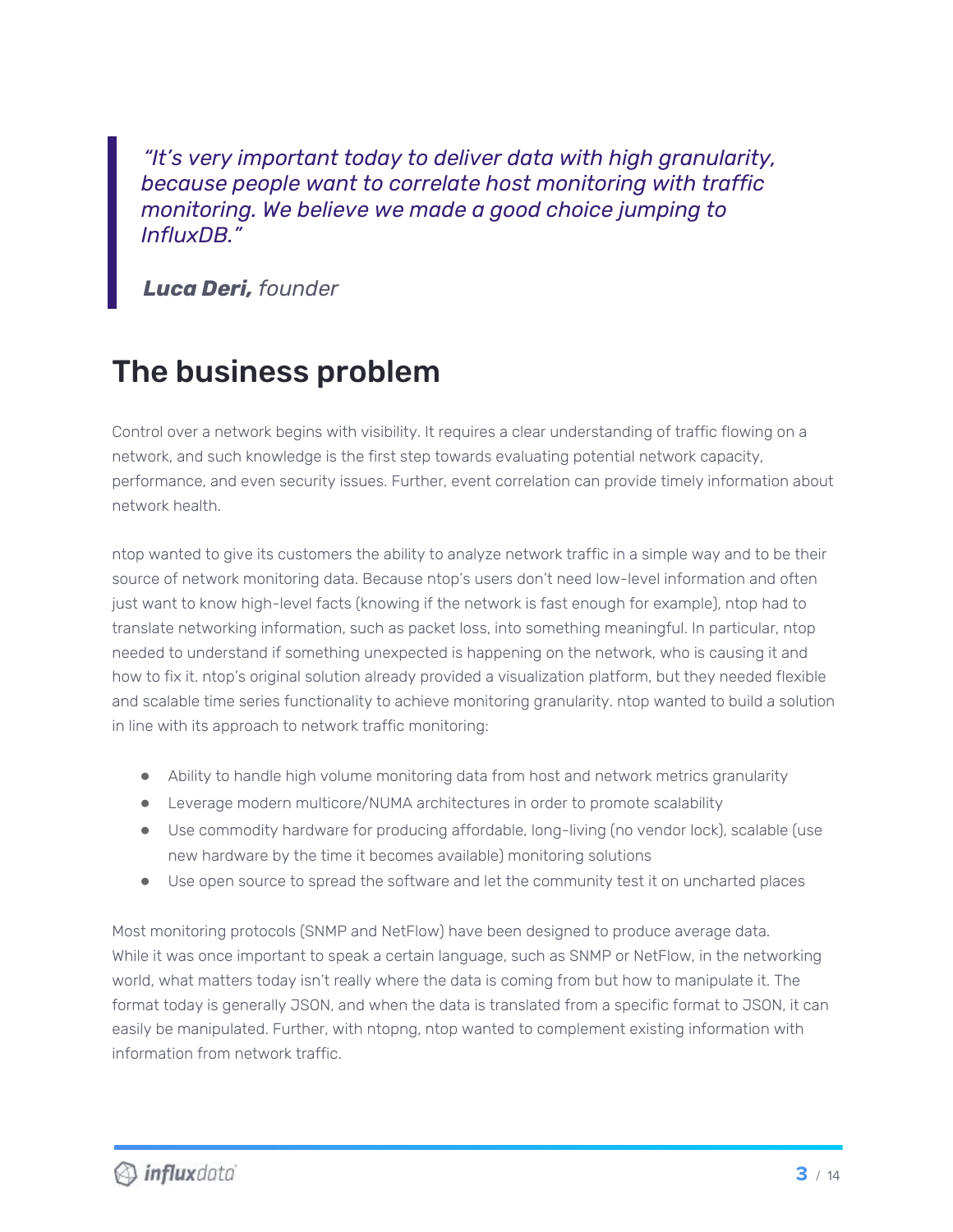# The technical problem

To achieve monitoring granularity and stay relevant, ntop had to rethink its application, in which time series data was being stored in an RRD database. The original ntop, created in 1998, was a C-based app embedding a web server able to capture traffic and analyze it. Contrary to many tools available at that time, ntop used a web GUI to report traffic activities.



Historically, network devices such as routers and switches produce monitoring information based on the traffic that traverses such devices. Various techniques are used to avoid exhausting network device resources, in particular CPU and memory, including packet sampling and limiting counter polling.

While Packet Analysis provides basic information — for understanding network traffic issues, usage, performance, and security flaws — packets are too fine-grained. So ntop needed to aggregate them into flows (5 tuple IP/port src/dst, protocol). The first step was to move from packets to flows, and to create and commute metrics on these flows.

The company's design goals for ntopng were:

- Clean separation between the monitoring engine and reporting facilities
- Robust, crash-free engine
- Platform scriptability for enabling extensions or changes at runtime without restart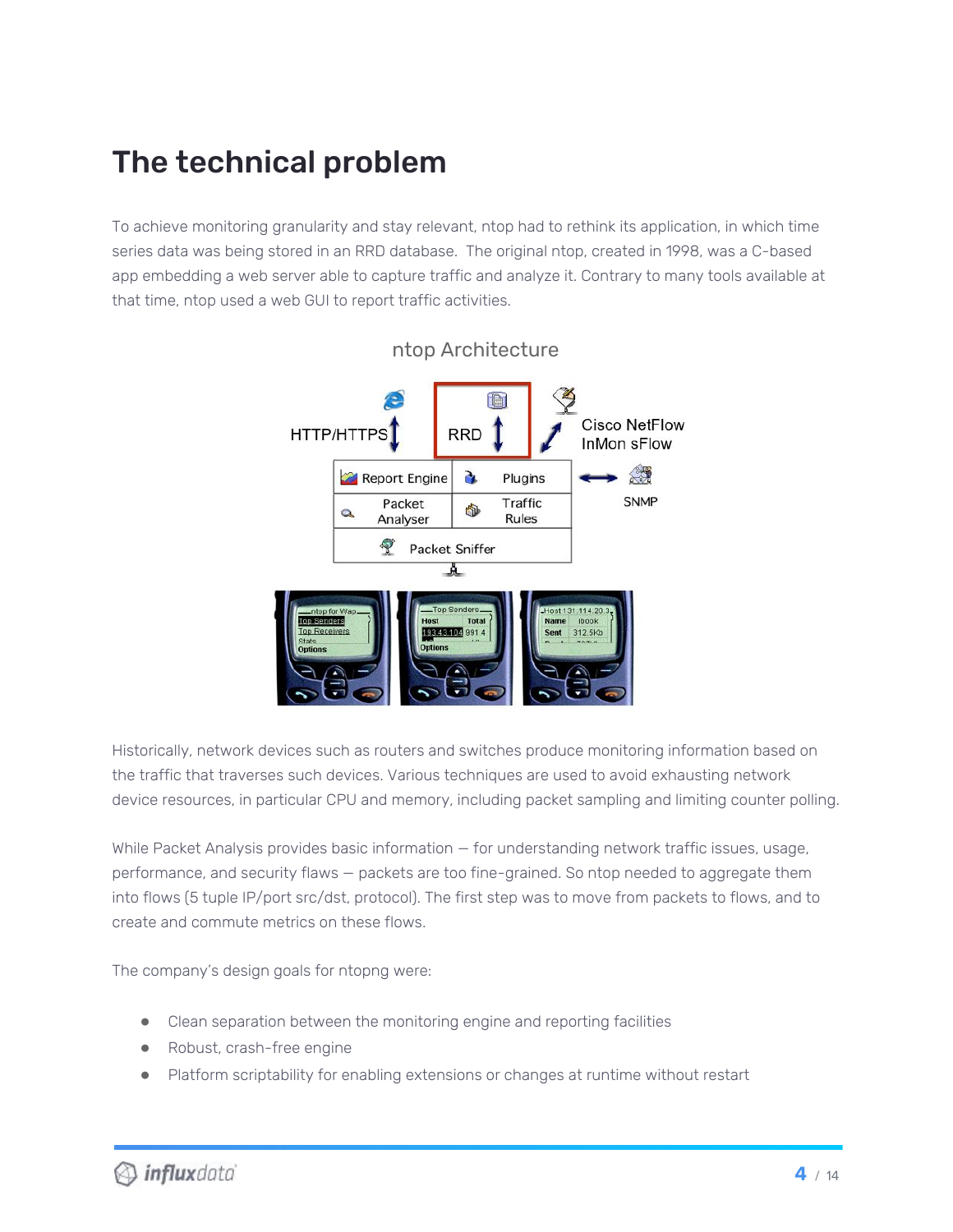- Real-time (most monitoring tools aggregate data every 5 minutes and present it when it's too late)
- Many new features including HTML 5-based dynamic GUI, categorization, Deep Packet Inspection (DPI)

To store time series data, ntopng had used an RRD-based system for historical reasons (used in the original ntop platform) and because RRD is file-based (pro) which allows it to run on the same host as ntopng with no external service dependency. Yet the RRD design had disadvantages:

- Unable to cope with large number of hosts (5 min aggregation would still generate too much data, forcing one to take larger aggregation windows — not effective for monitoring — or keep number of hosts small), so ntop was unable to save all data to disk
- High load on the filesystem in particular on low-end/embedded devices that feature slow disks
- Old programming library (designed as a tool rather than a library)
- Thread support that works but that is mostly a hack
- Too many library dependencies even if ntopng uses it as a time series database with no graph generation
- A library that has not developed for 5+ years and that has become a project in maintenance mode

Beside the above RRD design limitations, the main driving forces for replacing RRD in ntopng were its inability to easily compare time series and handle long-term measurements without aggregation and "native" loss of precision.

# The solution

*"We decided to adopt InfluxDB for a few reasons. First of all because the ecosystem is very good. So we don't have just the database but we have an ecosystem in the vibrant community."*

## Why InfluxDB?

ntop started to evaluate InfluxDB as early as 2014 but decided to wait a bit longer before integrating it into the project. In 2017, ntop decided that RRD was becoming a real bottleneck to ntopng evolution, so after assessing InfluxDB and Prometheus as viable options, they chose InfluxDB for key reasons:

● Ecosystem (the TICK Stack), vibrant community and company behind the project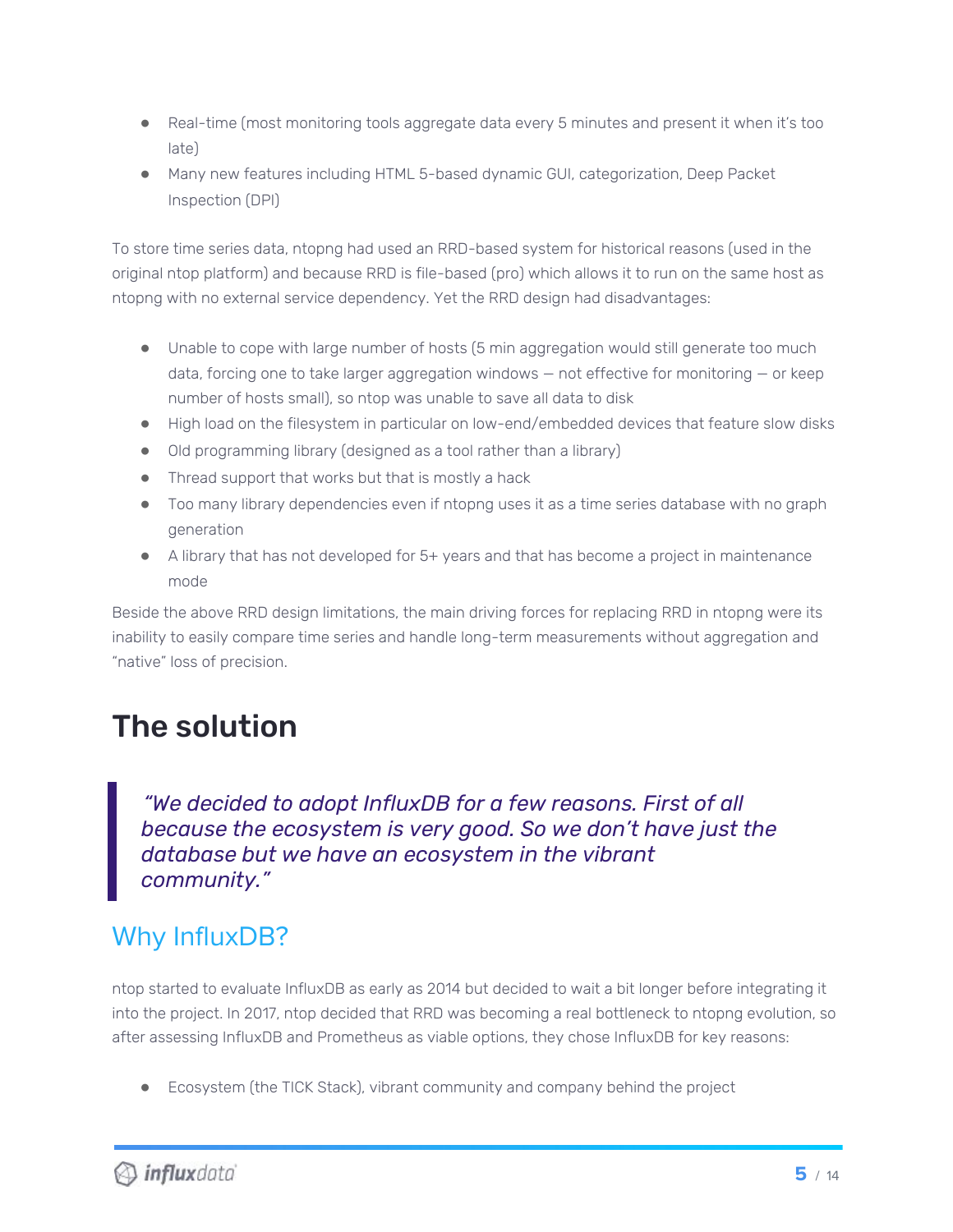- Flexibility (ntop preferred to push data to InfluxDB, rather than ntopng to be pulled as Prometheus does)
- Popularity among other ntop users using it in various projects and happy with its performance and stability
- Generic DB, not targeting a specific domain such as Prometheus

The ntopng engine has been designed for real-time traffic measurement. It can report packet-based information in real-time, and the engine can be polled continuously while processing traffic. ntopng analyzes network traffic, has a web service, and shows network traffic according to values criteria, flows, cost, interfaces and so on. It requires almost no configuration and reports information in-memory. Even users with little experience can view network health with a simple pie chart.



### ntopng also has alert functionality, to alert users when something goes wrong, and provides alert information in context to show why the problem originated. ntopng complements traditional passive discovery (learning from traffic flowing in the network) as well as active discovery (probing the network).

### **D** influxdata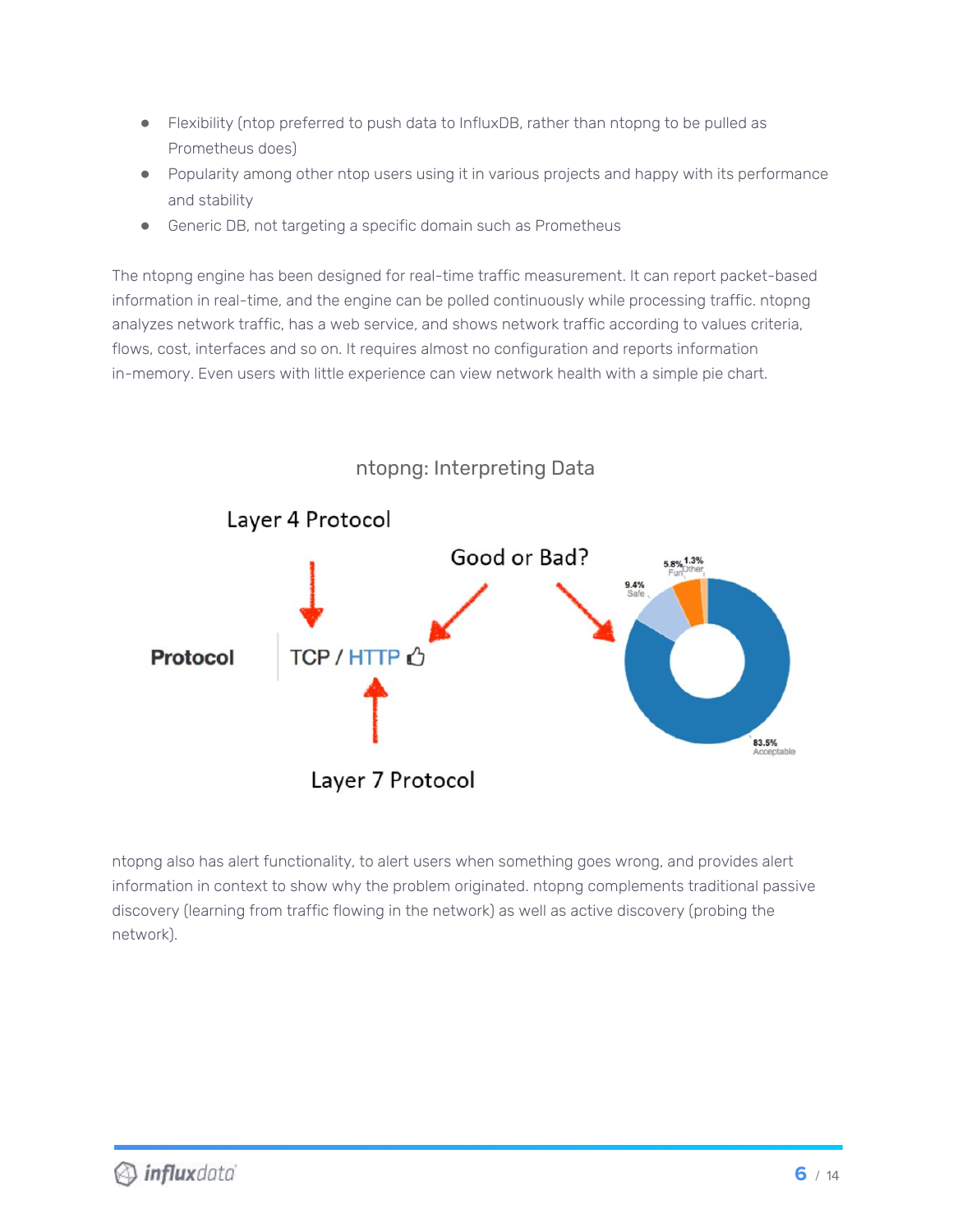



### Active Discovery

#### Network Discovery  $c$

| <b>Last Network Discovery</b> | 14/04/2018 10:55:48 |                                 |                    |           |                                                                                               |                                              |
|-------------------------------|---------------------|---------------------------------|--------------------|-----------|-----------------------------------------------------------------------------------------------|----------------------------------------------|
| <b>IP Address</b>             | Name                | Manufacturer                    | <b>MAC Address</b> | <b>OS</b> | Info                                                                                          | <b>Device</b>                                |
|                               |                     | Juniper Networks                | F4:B5:2F:FC:AF:F0  |           |                                                                                               | $\Box$ (OpenSSH_6.4)                         |
| .102                          |                     | <b>Hewlett Packard</b>          | B4:B5:2F:C9:69:7A  |           |                                                                                               | ₽                                            |
| .104                          |                     | <b>Hewlett Packard</b>          | 44:1E:A1:30:30:3D  |           |                                                                                               | ₽                                            |
| .105                          |                     | <b>Hewlett Packard</b>          | B4:B5:2F:CC:C4:6A  |           |                                                                                               | ₽                                            |
| .108                          |                     | <b>Hewlett Packard</b>          | 10:60:4B:6D:81:6D  |           |                                                                                               | ₽                                            |
| .11                           | <b>TILL</b>         | Dell Inc.                       | 64:00:6A:63:35:CC  | Ą         |                                                                                               | (Ubuntu)                                     |
| .124                          |                     | Quanta Computer Inc.            | 00:23:8B:42:88:37  | A         |                                                                                               | $\Box$ (Linux)                               |
| .125                          |                     | Juniper Networks                | 88:A2:5E:E6:BB:01  |           |                                                                                               | sw-p1-a-2.                                   |
| .126                          | m                   | Juniper Networks                | 5C:45:27:3D:14:01  |           |                                                                                               | ++ (jswitch-p0-m-1.                          |
| 13                            |                     | Apple, Inc.                     | A8:60:B6:00:4A:99  |           |                                                                                               | ₽                                            |
| $\overline{2}$                |                     | Quanta Computer Inc.            | 00:1E:68:2F:11:6D  | A         |                                                                                               | $\Box$ (Linux)                               |
| 22                            |                     | PCS Computer Systems GmbH       | 08:00:27:F4:C8:01  | 疅         |                                                                                               | (Windows)                                    |
| 27                            |                     | Apple, Inc.                     | 3C:07:54:2F:67:65  | ú         | ssh. tcp.local<br>_sftp-ssh._tcp.local<br>_rfb._tcp.local                                     | ⊟∉<br>iMac "Core i7" 3.4 27-Inch (Mid-2011)  |
| l3                            |                     | Realtek (UpTech? also reported) | 52:54:00:E6:BB:FE  | A         |                                                                                               | $\Box$ (Ubuntu)                              |
| 31                            |                     | Dell Inc.                       | BC:30:5B:9C:15:02  |           |                                                                                               | ₽                                            |
| .32                           |                     | Apple, Inc.                     | 68:5B:35:97:BB:22  | αŕ        | _ssh._tcp.local<br>sftp-ssh. tcp.local<br>companion-link. tcp.local<br>_teamviewer._tcp.local | □≐<br>iMac "Core i7" 3.5 27-Inch (Late 2013) |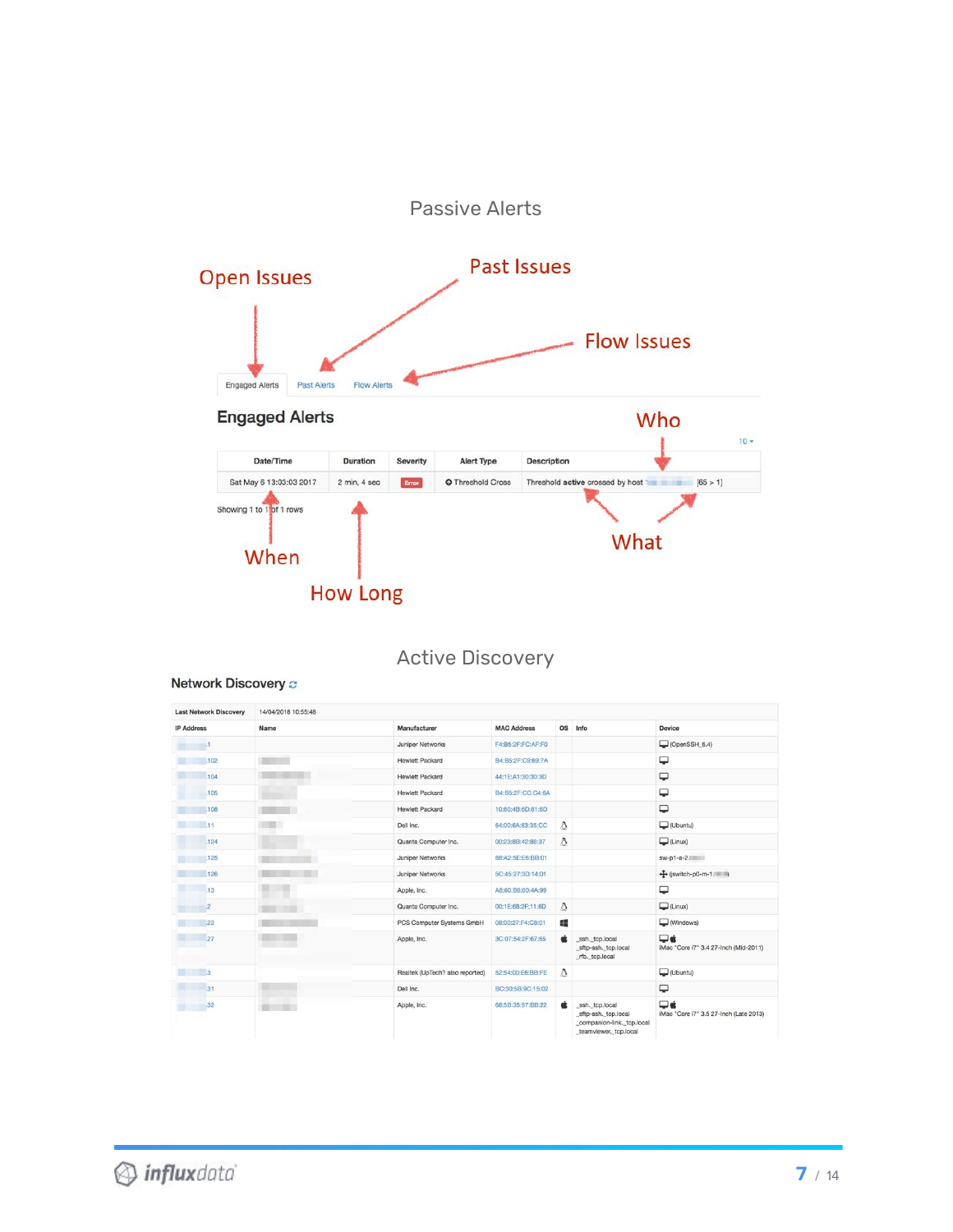ntopng also offers the ability to interpret network traffic in a more low-level fashion, to move from high-level overview of a certain device traffic, to a low-level analysis of the flow when needed.

| Mac: B4:B5:2F:C9:5B:3B             | $\bullet$<br>骨<br>$\rightarrow$ |                                                   |                                  |
|------------------------------------|---------------------------------|---------------------------------------------------|----------------------------------|
| <b>MAC Address</b>                 |                                 |                                                   |                                  |
| Name                               |                                 | B4:B5:2F:C9:5B:3B &                               | Host Pool: Not Assigned O        |
| Device Type                        |                                 | + Router/Switch                                   |                                  |
| DHCP Fingerprint                   |                                 | 0103063633                                        | Operating System:                |
| First / Last Seen                  |                                 | 10/10/2017 12:26:06 [11 hours, 1 min, 16 sec ago] | 10/10/2017 23:26:37 [45 sec ago] |
| Sent vs Received Traffic Breakdown |                                 |                                                   | Rc<br>Sent:                      |
| <b>Traffic Sent / Received</b>     |                                 | 95 Pkts / 14,77 KB                                | 3 Pkts / 279.00 Bytes            |
| <b>Address Resolution Protocol</b> |                                 | <b>ARP Requests</b>                               | <b>ARP Replies</b>               |
|                                    |                                 | 0 Sent / 0 Received                               | 2 Sent / 0 Received              |

### ntopng Drill Down

| (Router/AccessPoint) MAC Address | Dell 63:35:CC (64:00:6A:63:35:CC)                 | Computer &                      |
|----------------------------------|---------------------------------------------------|---------------------------------|
| <b>IP Address</b>                | D [192.12.193.0/25] [Pisa 11]                     | Host Pool: Not Assigned $\Phi$  |
| <b>OS</b>                        | Linux x86 64                                      |                                 |
| Name                             | <b>CO Local Host</b> System IP                    |                                 |
| First / Last Seen                | 10/10/2017 12:26:03 [11 hours, 3 min, 49 sec ago] | 10/10/2017 23:29:50 [2 sec ago] |

By producing data, ntopng provides an idea of the problem and performs lightweight interpretation through alerts. Yet a network administrator has to decide whether the data presents a problem or not.

ntopng can be used to export data to other people, to other applications, and to do that externally.

### ntopng Monitoring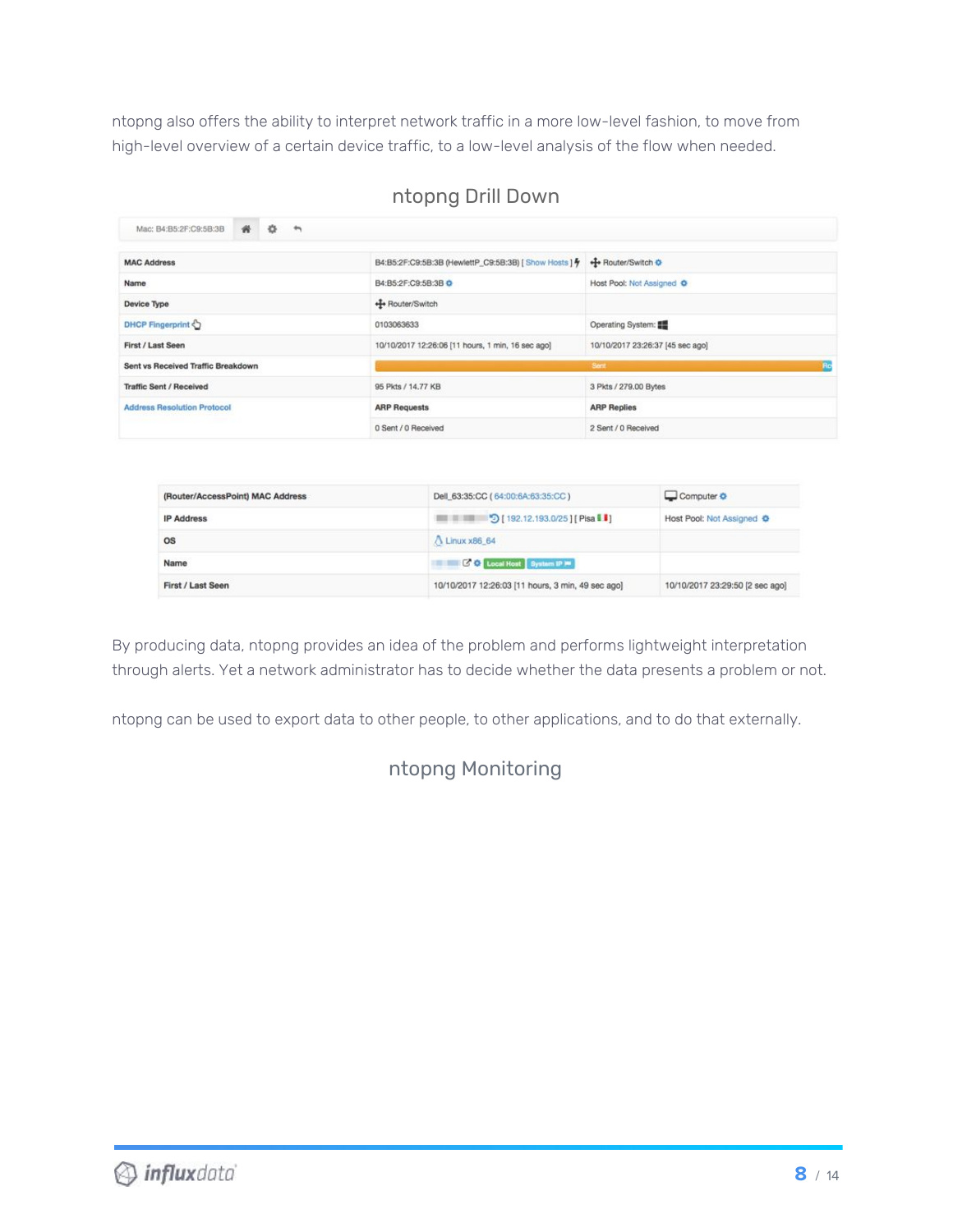| A SSL Certificate                     | Client Requested: luca.ntop.org C            | Server Certificate: shop.ntop.org<br>Certificates don't match |  |
|---------------------------------------|----------------------------------------------|---------------------------------------------------------------|--|
| <b>Max (Estimated) TCP Throughput</b> | Client → Server: 91.57 Kbit                  | Client ← Server: 1.49 Mbit                                    |  |
| <b>TCP Flags</b>                      | Client → Server: FIN SYN PUSH ACK            | Client ← Server: FIN SYN PUSH ACK                             |  |
|                                       | This flow is completed and will expire soon. |                                                               |  |
| <b>Flow Status</b>                    | SSL Certificate Mismatch                     |                                                               |  |
|                                       |                                              |                                                               |  |

### **Invalid Configuration or Threat?**

### **Service Down or Scan?**

| <b>ICMP Message</b>                 | <b>Packets Sent</b> | <b>Last Sent Peer</b> | <b>Packets Received</b> | <b>Last Rcvd Peer</b> | Breakdown | Total    |
|-------------------------------------|---------------------|-----------------------|-------------------------|-----------------------|-----------|----------|
| <b>Destination Port Unreachable</b> | 103 Pkts            |                       | 3 Pkts                  |                       | Sent      | 106 Pkts |
| <b>Echo Request</b>                 | 0 Pkts              |                       | 1 Pkts                  |                       | Royd      | Pkts     |
| <b>Echo Reply</b>                   | <b>Pkts</b>         | 12, 1997              | 0 Pkts                  |                       | Sent      | Pkts     |

In summary, ntopng features include:

- Embedded alerting system pluggable with Nagios and messaging systems
- Usage as Grafana datasource
- Ready for OpenStack, Wireshark, Vagrant, Docker, Elastic
- nDPI: passive mode = monitoring
- Support for NetFlow/sFlow/SNMP
- Passive/Active Network Device Discovery
- **•** Traffic Behavior Analysis

## Technical architecture

*"InfluxDB is therefore the step forward with respect to RRD. We had to do many changes in our code, not because of the InfluxDB design, but because InfluxDB offers us a lot of new opportunities that we want to exploit."*

#### ntopng Architecture:

Three different and self-contained components communicating with clean API calls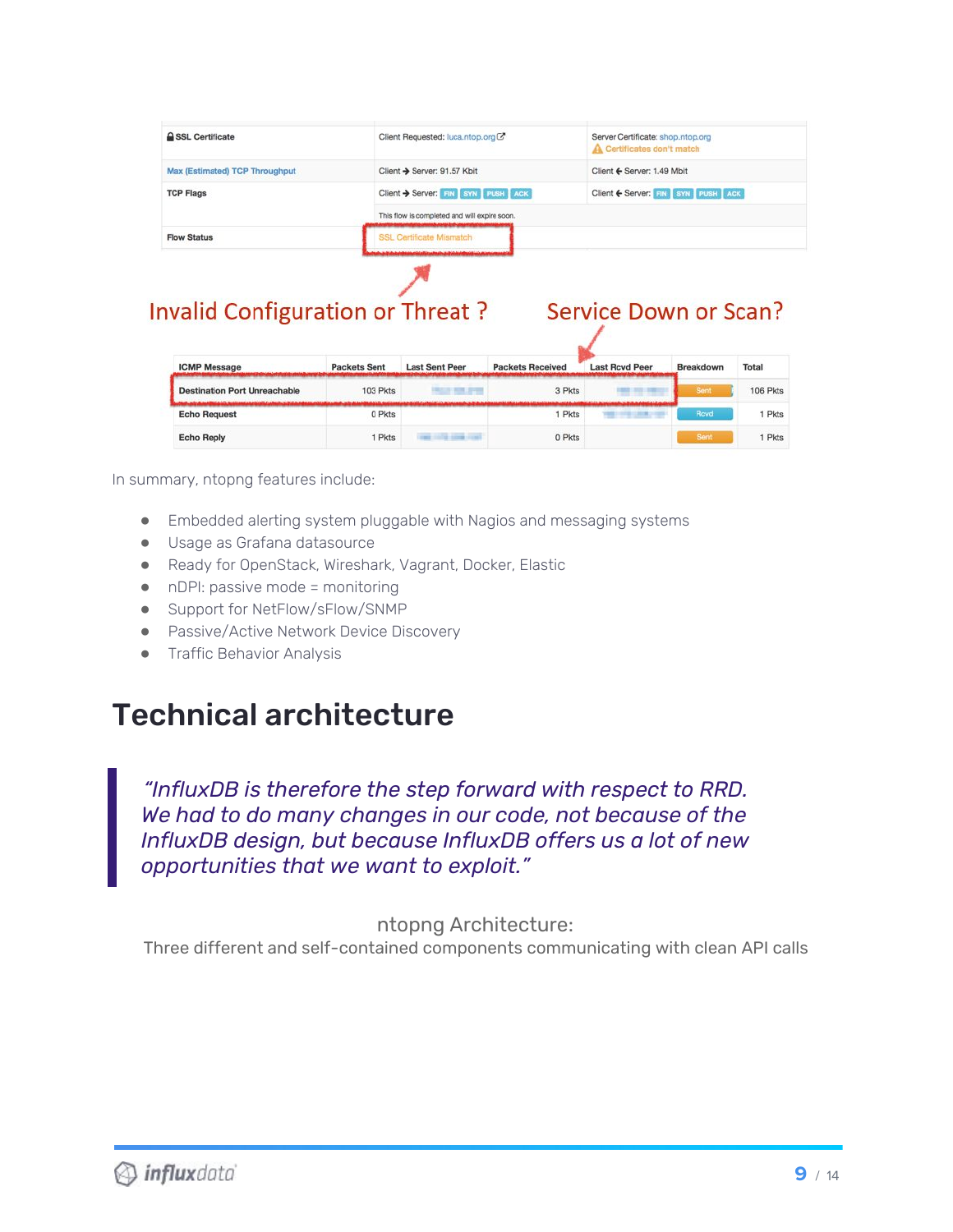

The ntopng Monitoring Engine is coded in C++ and based on the concept of flow (set of packets with the same 6-tuple). Flows are inspected with a home-grown DPI library named nDPI aiming to discover the "real" application protocol (no ports are used). Information is clustered per (Capture) Network Device, Flow, and Host.

### nDPI library

DPI is a technique for inspecting the packet payload for the purpose of extracting metadata (e.g. protocol). Since ntop found available DPI toolkits on the market to be proprietary, expensive, and to cause vendor lock-ins, and since company sought a DPI toolkit compatible with the open source concept, they created their own GPL DPI toolkit (nDPI) in order to build an open DPI layer for ntop and third-party applications:

- nDPI supports over 240 protocols.
- All flows are analyzed through nDPI to associate an application protocol to them.
- Layer 7 (L7) statistics are available per flow, host, and interface (from which monitoring data is received). L7 refers to the topmost layer of the Open Systems Interconnect Model known as the application layer (the layer that supports end-user processes and applications).
- For network interfaces and local hosts, nDPI statistics are saved persistently to disk.

### InfluxDB migration implications

To allow people to use both RRD and InfluxDB until the migration is complete, ntop created a time series Lua layer inside ntopng. RRD/InfluxDB differences had to be masked during data extraction: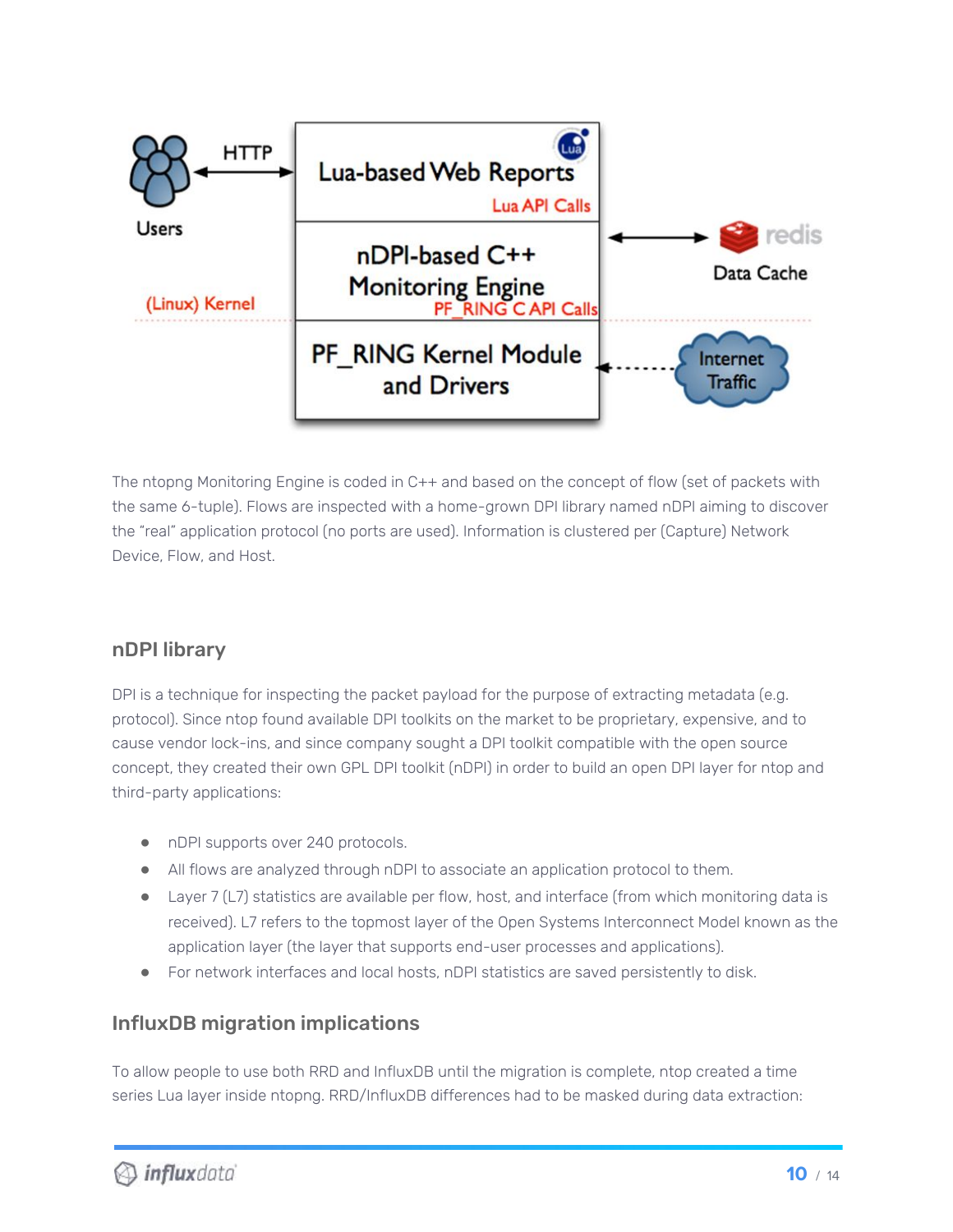- RRD has automatic data consolidation/rollup that ntop configured in InfluxDB with continuous queries.
- RRD handles natively counters/gauges whereas on InfluxDB, ntop needed to do that in queries.
- In RRD, ntop set the time policy and data value boundaries at archive creation. In InfluxDB, they needed to do that during data extraction to make applications aware of that.
- RRD normalizes automatically data at a specific resolution based on the query time-range. With InfluxDB, they had more precise measurements that had to be properly handled.

ntop has completed data export to InfluxDB via HTTP for all counters. ntopng moved from 5-min host counters to 1 minute or less, and built a time series Lua library for hiding RRD/InfluxDB differences so that existing ntopng users can migrate to Influx and RRD/InfluxDB can be handled seamlessly in the ntopng GUI.

### Information lifecycle

Information takes the following path in ntopng architecture:

- ntopng keeps, in memory, live information such as flows and hosts statistics.
- As the memory cannot be infinite, periodically non-recent information is harvested.
- Users can specify preferences for data purge.

| <b>a</b> -                |                |                                                                                                       | Data Purge                                                                                                          |             |
|---------------------------|----------------|-------------------------------------------------------------------------------------------------------|---------------------------------------------------------------------------------------------------------------------|-------------|
|                           | & Manage Users |                                                                                                       | <b>Local Host Idle Timeout</b><br>Inactivity time after which a local host is considered idle (sec). Default: 300.  | Save<br>300 |
| $\Delta$ Preferences      |                |                                                                                                       | <b>Remote Host Idle Timeout</b><br>Inactivity time after which a remote host is considered idle (sec). Default: 60. | Save<br>60  |
| $\rightarrow$ Export Data |                | <b>Flow Idle Timeout</b><br>Inactivity time after which a flow is considered idle (sec). Default: 60. |                                                                                                                     | Save<br>60  |

### Packet processing journey

The packet journey is very simple and consists of 4 steps:

- 1. Packet capture through PF\_RING ntop's infrastructure for capturing packets (Linux) or libpcap (part of every Unix, Windows, or MacOS cell distribution)
- 2. Packet decoding no IP traffic is accounted
- 3. IPv4/v6 Traffic only:
	- Map the packet to a 6-tuple flow and increment stats.
	- Identify source/destination hosts and increment stats.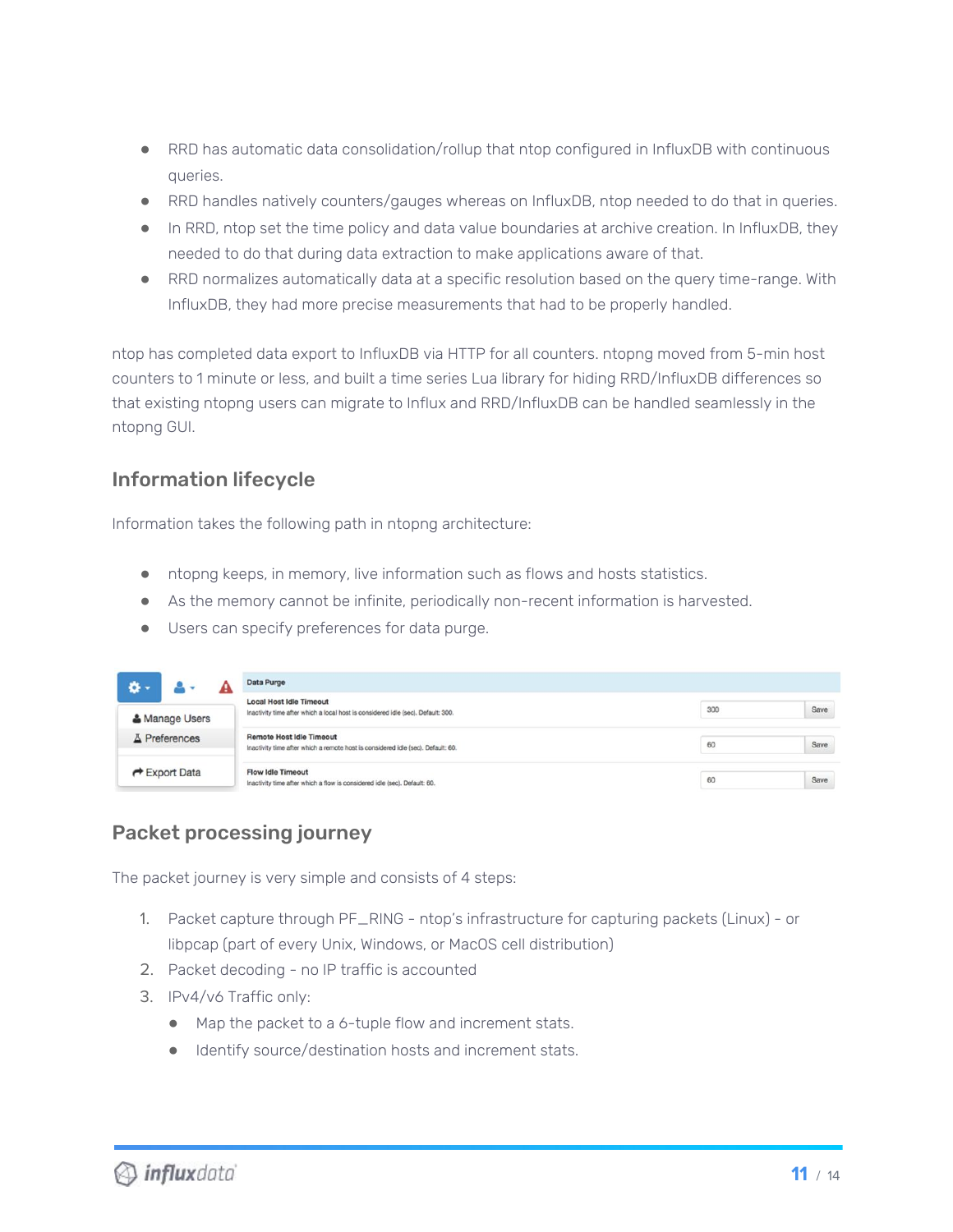- Use nDPI to identify the flow application protocol (UDP flows are identified in no more than 2 packets); TCP Flows can be identified in up to 15 packets in total (otherwise, the flow is marked as "Unknown").
- 4. Moving to the next packet

### ntopng as a NetFlow/sFlow collector

ntopng can collect traffic information sent by routers (NetFlow) and switches (sFlow). Flow information needs binary-to-JSON translation since ntopng was designed to be agnostic with respect to flow low-level details. So ntop's other component, nProbe, does the conversion from the flow format to JSON. This information is delivered over ZMQ (ntop's messaging queue) to ntopng. ntopng can do packet collection, workflow collection, and can correlate this information seamlessly.



#### ntopng as a NetFlow/sFlow Collector

## Results

### *"Removing the inability to monitor large networks with many counters and with low granularity is compulsory, and InfluxDB is definitively adequate for this task."*

ntopng allows comprehensive traffic views from very high-level to very low-level. This enables users to identify which host, physical port, or switch is causing issues and to troubleshoot the problem since such visibility provides a complete report of the network's state. Using InfluxDB, ntopng is open to "big data" systems that can scale with data in volume and speed. It is able to export monitoring information in JSON format towards various systems including Elasticsearch / Logstash and ZMQ. ntopng is also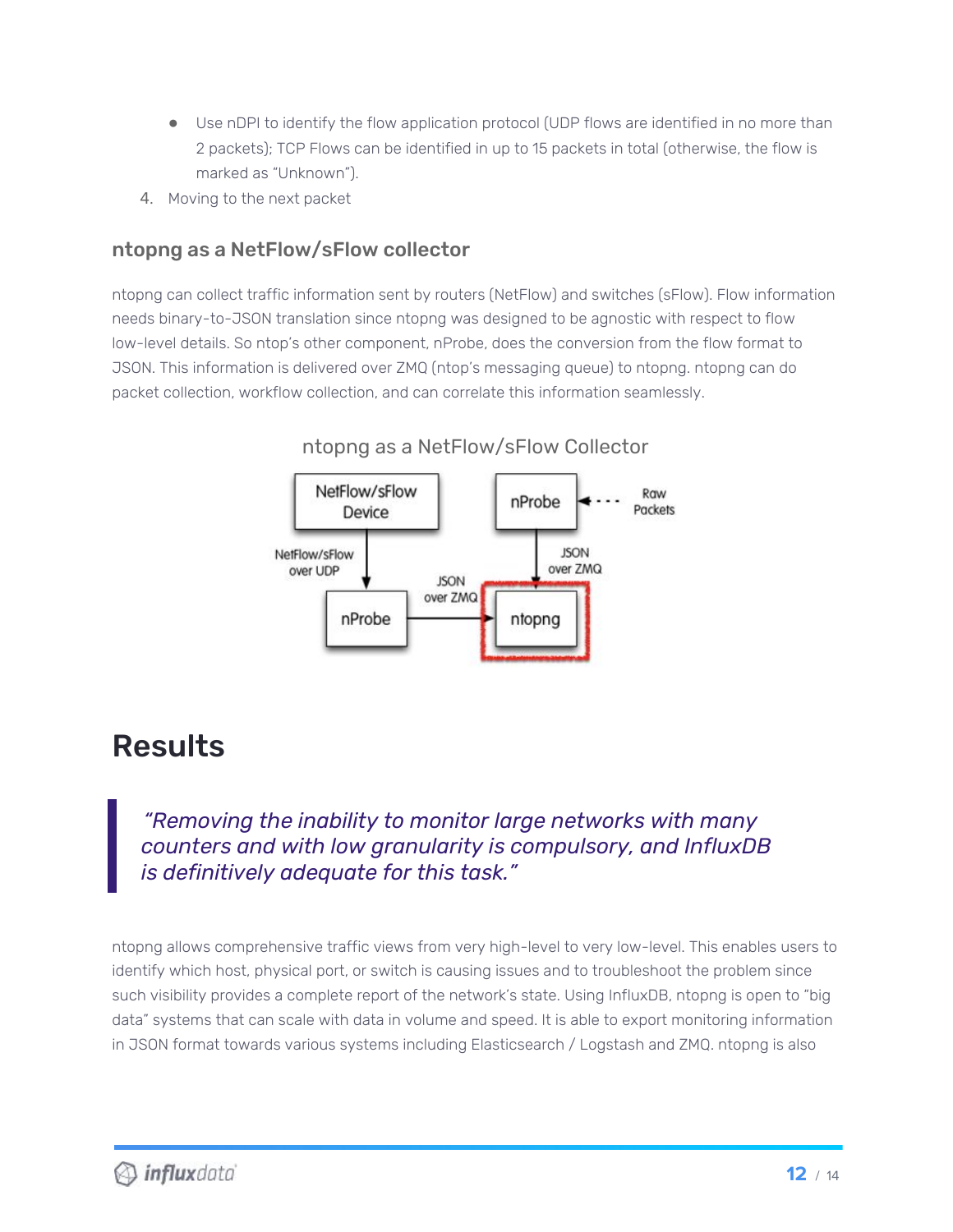able to collect, self-produce (from packets), and export monitoring information by normalizing it in JSON format.

ntopng enables:

- High-speed web-based traffic analysis and flow collection
- Persistent traffic statistics in RRD format
- Layer 7 analysis by leveraging nDPI

ntopng can be used in a variety of use cases such as:

- Monitoring of a Physical Interface An example is a physical NIC card.
- Flow Collection This requires ntopng to be used in conjunction with nProbe which can act as probe/proxy.
- Correlation of host, interface and network flow monitoring data to monitor traffic per application/user

ntopng is available in three versions: Community, Professional (Small Business Edition) and Enterprise. The Community version is free to use and open source. The Professional and Enterprise editions offer some extra features that are particularly useful for SMEs or larger organizations.

Using InfluxDB for ntopng, ntop is fulfilling its mission of real-time network traffic monitoring while maintaining its commitment to being, as its community saying goes, "open-source from the source".

# About InfluxData

InfluxData is the creator of InfluxDB, the open source time series database. Our technology is purpose-built to handle the massive volumes of time-stamped data produced by IoT devices, applications, networks, containers and computers. We are on a mission to help developers and organizations, such as Cisco, IBM, PayPal, and Tesla, store and analyze real-time data, empowering them to build transformative monitoring, analytics, and IoT applications quicker and to scale. InfluxData is headquartered in San Francisco with a workforce distributed throughout the U.S. and across Europe.

[Learn](http://www.influxdata.com/) more.

## InfluxDB documentation, downloads & guides

[Download](https://influxdata.com/get-influxdb/) InfluxDB Get [documentation](https://docs.influxdata.com/) [Additional](https://www.influxdata.com/_resources/) case studies Join the InfluxDB [community](https://www.influxdata.com/community-showcase/)